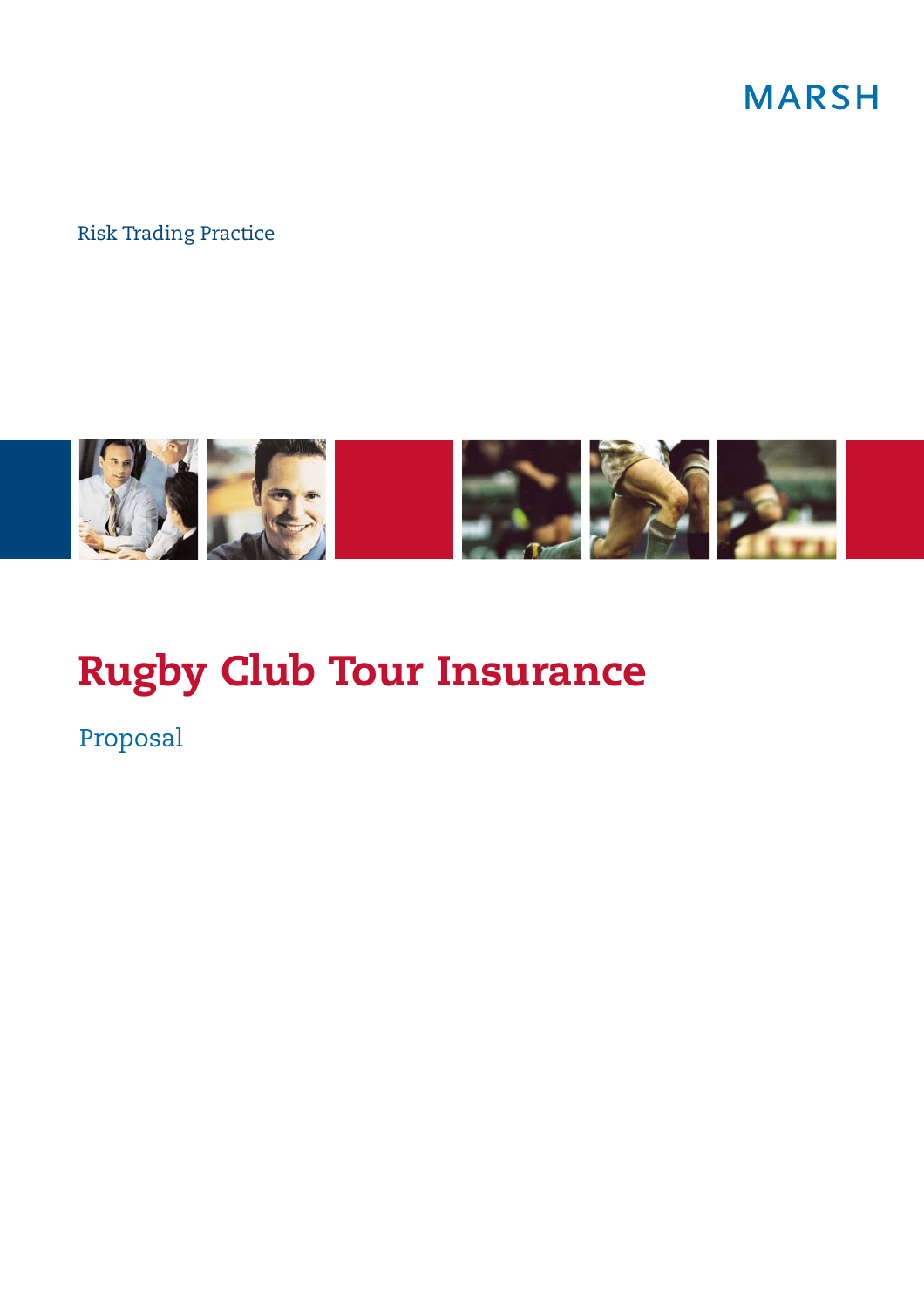### **Summary of Cover**

An essential part of organising a rugby club tour at home or overseas is to arrange adequate insurance for members of the touring party. This document provides an outline of the cover arranged by Marsh on behalf of the Rugby Football Union, along with a Proposal Form for completion by the Tour Organiser.

#### **Section 1 - Personal Accident**

Personal Accident Benefits (excluding playing and practising which is covered by the RFU clubs compulsory scheme).

Death or Permanent Total Loss of one or more limbs, or eye(s).

Permanent Total Loss of hearing (both ears).

} £20,000

Permanent Total Disablement from gainful employment of any and every kind.

*Note: Death Benefit limited to £5,000 for persons under the age of 18.*

#### **Section 2 - Medical Expenses** Limit of Indemnity £5,000,000

**Medical Expenses** (arising from sickness or bodily injury including playing & practising).

**Emergency Travel Expenses** of injured/ sick insured person, and transport and accommodation expenses of a tour member, relative or friend (or medical attendant) remaining or travelling with injured/sick person.

**Emergency Dental Treatment** is also included (ie relief of pain only).

**Hospital Benefit** of £25 per 24 hour period spent as an in-patient in hospital (max £1,000).

A £25 excess will apply for each and every claim per Insured Person.

#### **Sections 3, 4 & 5 - Personal Baggage, Personal Money, Playing & Training Equipment**

|                        |  | Personal Baggage (loss or damage to |  |
|------------------------|--|-------------------------------------|--|
| personal effects etc.) |  | £2,000                              |  |

limit for any one article £500

Money (loss of cash, currency, travellers cheques,<br>tickets, etc.)<br> $f500$ tickets, etc.)

| limit for cash | £250 |
|----------------|------|
|----------------|------|

Playing kit (belonging to Insured Club) £1,500

Playing kit (belonging to each Insured Person) £500

Loss of Passport **E250** 

Essential expenditure on Personal Property & Kit lost or mislaid for 24 hours or more during a journey

A £25 excess will apply for each and every claim for Personal Baggage/Playing kit and in respect of each and every claim for Personal Money for each Insured Person.

#### **Section 6 - Cancellation, Curtailment and Change of Itinerary**

- A. Irrecoverable loss of deposits and charges paid in advance up to £3,000 due to necessary and unavoidable cancellation or curtailment by the Insured Person due to:
	- 1. Death, injury or illness of an Insured Person, or their spouse or relative.
	- 2. Jury service, witness attendance, redundancy, quarantine, etc.

A £25 excess will apply for each and every claim per Insured Person.

B. Irrecoverable loss of deposits and charges paid in advance up to £3,000 per person (limited to £15,000 per tour party) due to necessary and unavoidable cancellation of the entire trip for reasons outside the control of the Insured Club.

#### **Section 7 - Travel Delay**

Benefits are payable in respect of travel delay of the ship or aircraft on which the Insured Club are due to travel by strike, industrial action, adverse weather conditions or mechanical breakdown as follows:-

- 1. £20 for the first full 12 hours delay, £10 per 12 hours thereafter up to a maximum of £60, or
- 2. Irrecoverable deposits or charges in event of cancellation of the insured journey as a direct result of Travel Delay exceeding 24 hours up to £3,000 per person or £15,000 per tour party. *(Benefits cannot be paid under both this section and section 6.)*

#### **Section 8 - Personal Liability**

Legal Liability to third parties for accidental injury or damage to property arising during the period of the tour, including playing and training activities. Limit of Indemnity £1,000,000.

Cover excludes claims arising as a direct result of an incident between two or more players on the field of play.

#### **General Information**

*The above is a summary of benefits only. For a full policy wording please contact Marsh.*

*Cover excludes persons over 75 years of age. Special application should be made in this instance.*

*Any claim resulting from date recognition systems failure is excluded.*

*This policy is designed to accompany the RFU Compulsory Accidental Death & Permanent Disability Insurance Scheme. Teams who do not have cover under this scheme can arrange "one match insurance" by contacting Royal and sunAlliance.*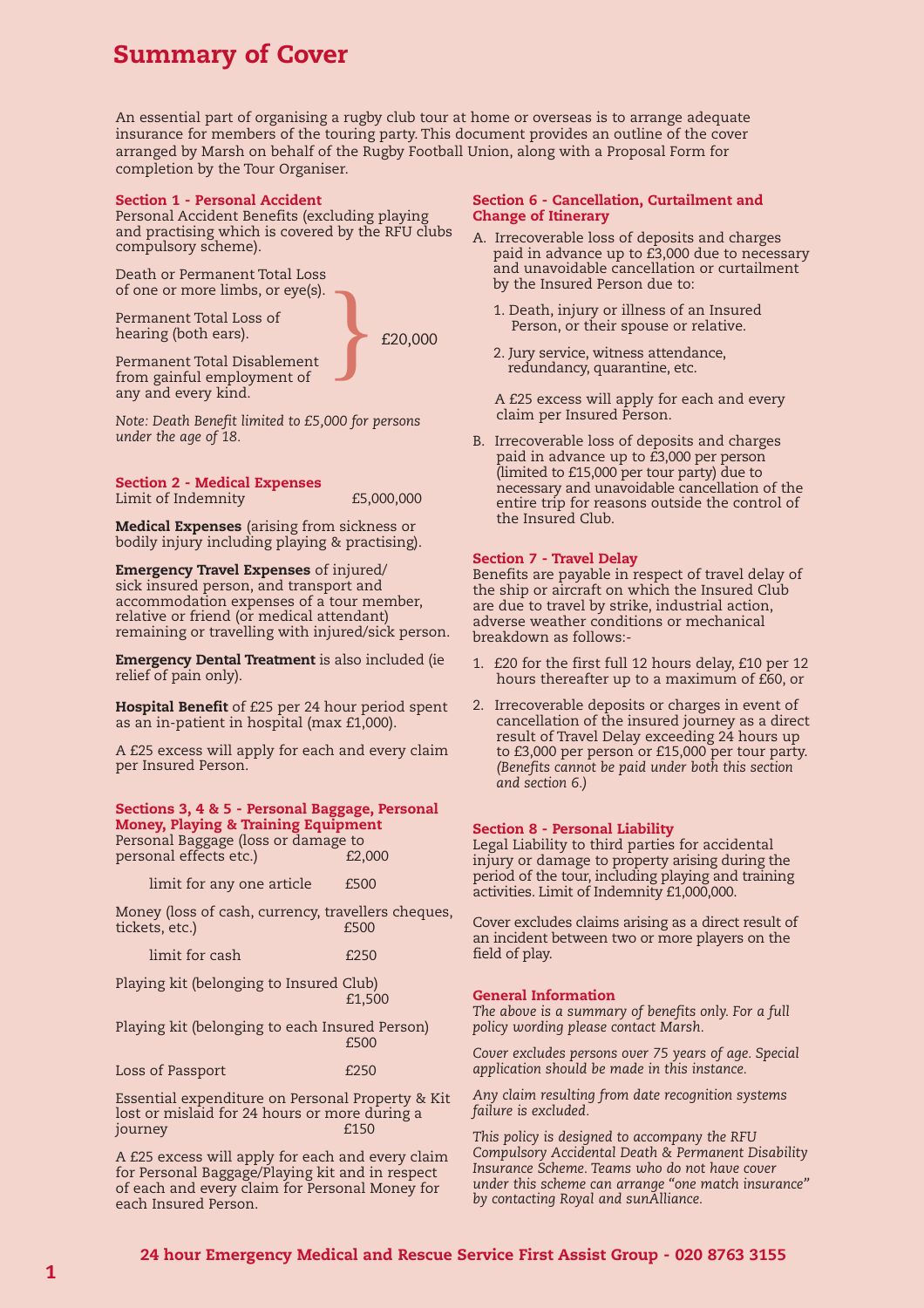### **Tour Insurance Proposal**

Name and address to which confirmation of cover is to be sent

| Name                                                            |  |                    |            |  |    |  |
|-----------------------------------------------------------------|--|--------------------|------------|--|----|--|
| Address                                                         |  |                    |            |  |    |  |
|                                                                 |  |                    |            |  |    |  |
| Postcode                                                        |  |                    |            |  |    |  |
| Daytime Telephone                                               |  |                    |            |  |    |  |
| Name of touring team(s)                                         |  |                    |            |  |    |  |
| Tour commencement date                                          |  |                    |            |  |    |  |
| Return date                                                     |  |                    |            |  |    |  |
| Country(ies) to be visited                                      |  |                    |            |  |    |  |
| Number of persons in party                                      |  |                    |            |  |    |  |
| Does everybody in the tour party require this insurance?        |  |                    | <b>Yes</b> |  | No |  |
| If No, please attach a list of the names of those to be covered |  |                    |            |  |    |  |
| Number of Adults                                                |  | Number of Children |            |  |    |  |

#### **Premiums**

Per person (player or non-player) including Insurance Premium Tax, Period of Tour not exceeding (both days inclusive):

|         | Europe |                    | Worldwide | UK     |          |
|---------|--------|--------------------|-----------|--------|----------|
| 2 days  | £6.60  | (E5.10)            |           | £5.20  | (E4.10)  |
| 5 days  | £11.20 | (E8.10)<br>£18.05  | (E12.20)  | £8.80  | (E6.50)  |
| 8 days  | £14.20 | (E9.15)<br>£22.30  | (E15.20)  | £11.35 | (E7.30)  |
| 11 days | £16.50 | (E10.73)<br>£26.00 | (E16.90)  | £13.00 | (E8.45)  |
| 15 days | £19.30 | (E12.70)<br>£32.00 | (E21.30)  | £15.20 | (E10.15) |
| 19 days | £24.00 | (E15.60)<br>£38.50 | (E25.03)  | £19.00 | (E12.35) |
| 23 days | £28.40 | (E18.25)<br>£44.65 | (E29.40)  | £22.75 | (E14.60) |
| 31 days | £35.50 | (E24.35)<br>£57.85 | (E37.55)  | £28.40 | (E19.50) |

Rates in brackets apply to children 17 years and under.

All cheques should be made payable to '**Royal and SunAlliance**' and sent with this completed proposal form to the address overleaf. Please note that a minimum premium of £25 applies.

It is recommended that cover is effected as far in advance as possible to obtain full benefit under Section 6.

#### **Declaration**

We wish to insure in accordance with the terms of the contract arranged by Marsh with Royal & SunAlliance Insurance plc and enclose a cheque in the sum of £............... We hereby warrant that the above statements and this declaration are fully and truly made and that all persons to be insured are, to the best of our belief and knowledge, in good health and that all rugby matches will be played within the Rules of the Game approved by the RFU. We hereby agree that this declaration shall form the basis of the contract so far as the tour party is concerned.

Signature of Tour Organiser